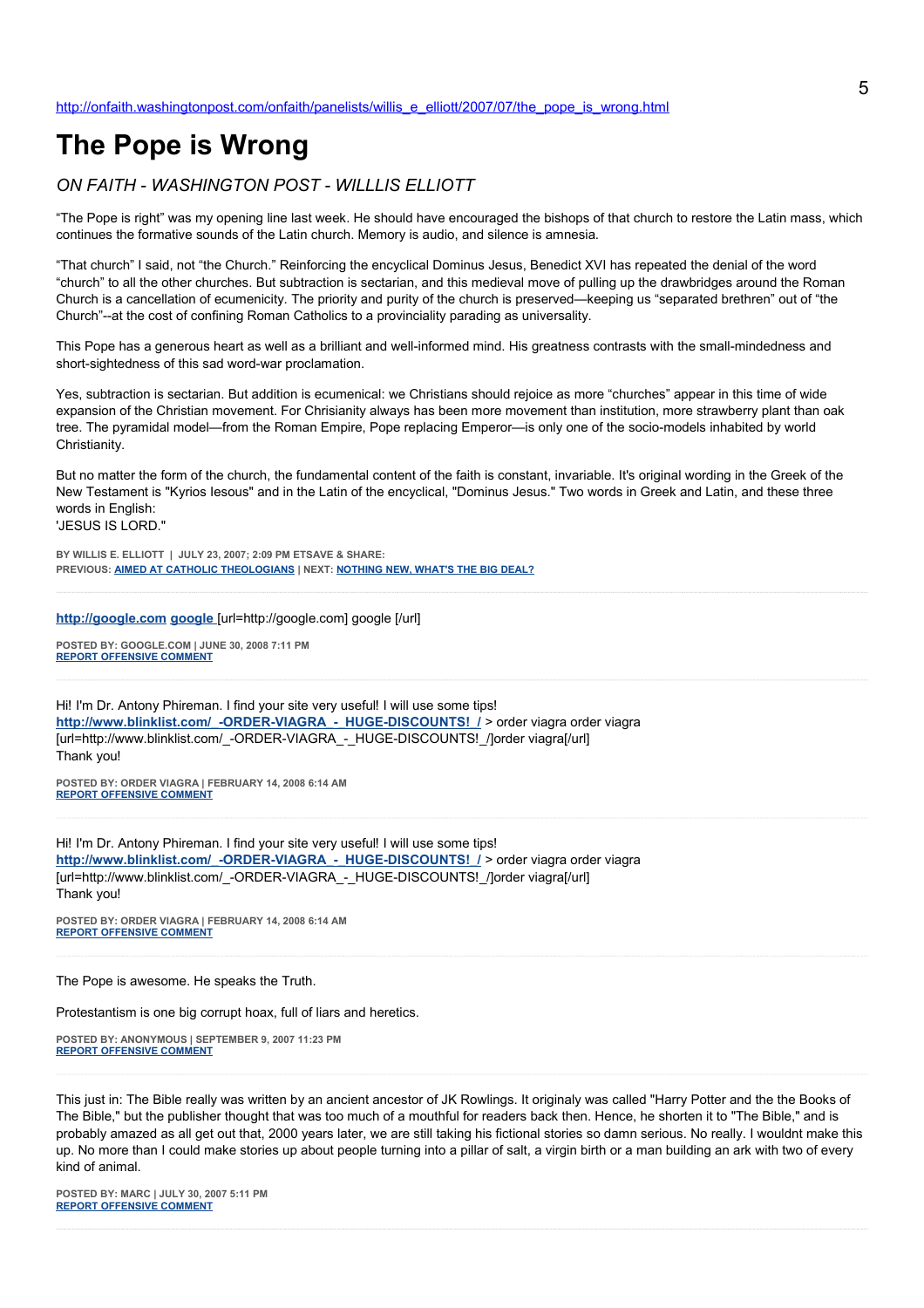#### Well I nominate Gabriel Fackre to be the new pope!

**POSTED BY: ANONOYMOUS | JULY 27, 2007 5:51 PM [REPORT OFFENSIVE COMMENT](mailto:blogs@washingtonpost.com?subject=On%20Faith%20Panelists%20Blog%20%20%7C%20%20anonoymous%20%20%7C%20%20The%20Pope%20is%20Wrong%20%20%7C%20%201199124&body=%0D%0D%0D%0D%0D================%0D?__mode=view%26_type=comment%26id=1199124%26blog_id=618)**

Not only is the Pope wrong but he is setting a dangerous precedent in that he is preaching that Catholicism is the only true religion. That in itself sets the stage for conflict among various religions. The fanatical nature of Islamic extremism coupled with the rantings of a demagogic Pope can set the stage for worsening religious conflict. When will the people on earth learn that religion, all religion, is a curse on humanity? If there is a devil surely he initiated religion to serve and achieve his objectives.

**POSTED BY: BILL MURRAY | JULY 26, 2007 1:10 PM [REPORT OFFENSIVE COMMENT](mailto:blogs@washingtonpost.com?subject=On%20Faith%20Panelists%20Blog%20%20%7C%20%20Bill%20Murray%20%20%7C%20%20The%20Pope%20is%20Wrong%20%20%7C%20%201195343&body=%0D%0D%0D%0D%0D================%0D?__mode=view%26_type=comment%26id=1195343%26blog_id=618)**

Why continue to waste time and resources on all the theology stuff ginned up through the ages?

We can start with the position that humans want some structure to live and conduct their lives by.

Then we could start again with: "In the beginning ...." and derive a set of "values" for all humanity to conduct themselves by if they want to be recognized as human!!!!!!!!!!! No God chosen race, no 90 year old woman and 120 year old man having a baby [and then raising him!], no God given land to the chosen, no prophet, no nothing. Just a clean sheet of paper with a broad set of scientific and physical knowns. (There could even be some of Secretary Rumfield's known unknowns.)

Although the highest of the animal kingdom, humanity still just ain't that smart should be one of the starting points.

Maybe George Bush's legacy to the world is to be that he demonstrated to the world that the details of history is not real and a lot of it was just plain made up.

**POSTED BY: STAN | JULY 25, 2007 5:18 PM [REPORT OFFENSIVE COMMENT](mailto:blogs@washingtonpost.com?subject=On%20Faith%20Panelists%20Blog%20%20%7C%20%20Stan%20%20%7C%20%20The%20Pope%20is%20Wrong%20%20%7C%20%201193474&body=%0D%0D%0D%0D%0D================%0D?__mode=view%26_type=comment%26id=1193474%26blog_id=618)**

We know "the pope is wrong." Does that make you right? Atheists can't prove there is no God so there is a God. But which God is it?

**<http://www.hoax-buster.org/sellyoursoul>** is wrong. There really was a supernatural being in that ball of fire. That story is not a hoax but a very true one. It explains how the big money goes to those leading the multitudes to hell.

Could there be a little jealousy in that statement, "the pope is wrong" a matter of how small one's multitude is compared to the billion of suckers the pope is leading? Warning! The pope has the God[supernatural being in the ball of fire Moses made the deal with] given power to condemn all heretics to hell. Time to fall in line, you're under attack by the forces of truth, justice and the American way.

**POSTED BY: BGONE | JULY 25, 2007 1:15 PM [REPORT OFFENSIVE COMMENT](mailto:blogs@washingtonpost.com?subject=On%20Faith%20Panelists%20Blog%20%20%7C%20%20BGone%20%20%7C%20%20The%20Pope%20is%20Wrong%20%20%7C%20%201192913&body=%0D%0D%0D%0D%0D================%0D?__mode=view%26_type=comment%26id=1192913%26blog_id=618)**

Steve,

I agree completely, we should read the Bible for what the Bible says, and it declares the same message from Genesis to Revelation.

What do you think that message is?

**POSTED BY: [CANYON SHEARER](http://trustobey.blogspot.com/) | JULY 25, 2007 6:26 AM [REPORT OFFENSIVE COMMENT](mailto:blogs@washingtonpost.com?subject=On%20Faith%20Panelists%20Blog%20%20%7C%20%20Canyon%20Shearer%20%20%7C%20%20The%20Pope%20is%20Wrong%20%20%7C%20%201192195&body=%0D%0D%0D%0D%0D================%0D?__mode=view%26_type=comment%26id=1192195%26blog_id=618)**

### Oh yeah...that's in the Richard Mouw thread.

**POSTED BY: ANONYMOUS | JULY 25, 2007 5:37 AM [REPORT OFFENSIVE COMMENT](mailto:blogs@washingtonpost.com?subject=On%20Faith%20Panelists%20Blog%20%20%7C%20%20Anonymous%20%20%7C%20%20The%20Pope%20is%20Wrong%20%20%7C%20%201192102&body=%0D%0D%0D%0D%0D================%0D?__mode=view%26_type=comment%26id=1192102%26blog_id=618)**

#### Steve W,

"One can choose lines from any book at random. But if you don't put them together and try to see what the author is trying to say overall, then I think you are missing something. You can't see the forest for the trees."

Take a look at what Canyon Shearer does in "quoting" Pope John Paul II. Editing is the only way CS is able to put random lines together.

The point to that seems to be; CS is asserting that the Pope is in hell because he is a pagan for worshipping the virgin Mary.

The libelous hack job to the original text seems to be the work of a pathalogical zealot.

Whether you are Catholic or not, it's just sad to see somone so deperate to convice themselves that they are better than everyone else.

**POSTED BY: ANONYMOUS | JULY 25, 2007 5:35 AM [REPORT OFFENSIVE COMMENT](mailto:blogs@washingtonpost.com?subject=On%20Faith%20Panelists%20Blog%20%20%7C%20%20Anonymous%20%20%7C%20%20The%20Pope%20is%20Wrong%20%20%7C%20%201192098&body=%0D%0D%0D%0D%0D================%0D?__mode=view%26_type=comment%26id=1192098%26blog_id=618)**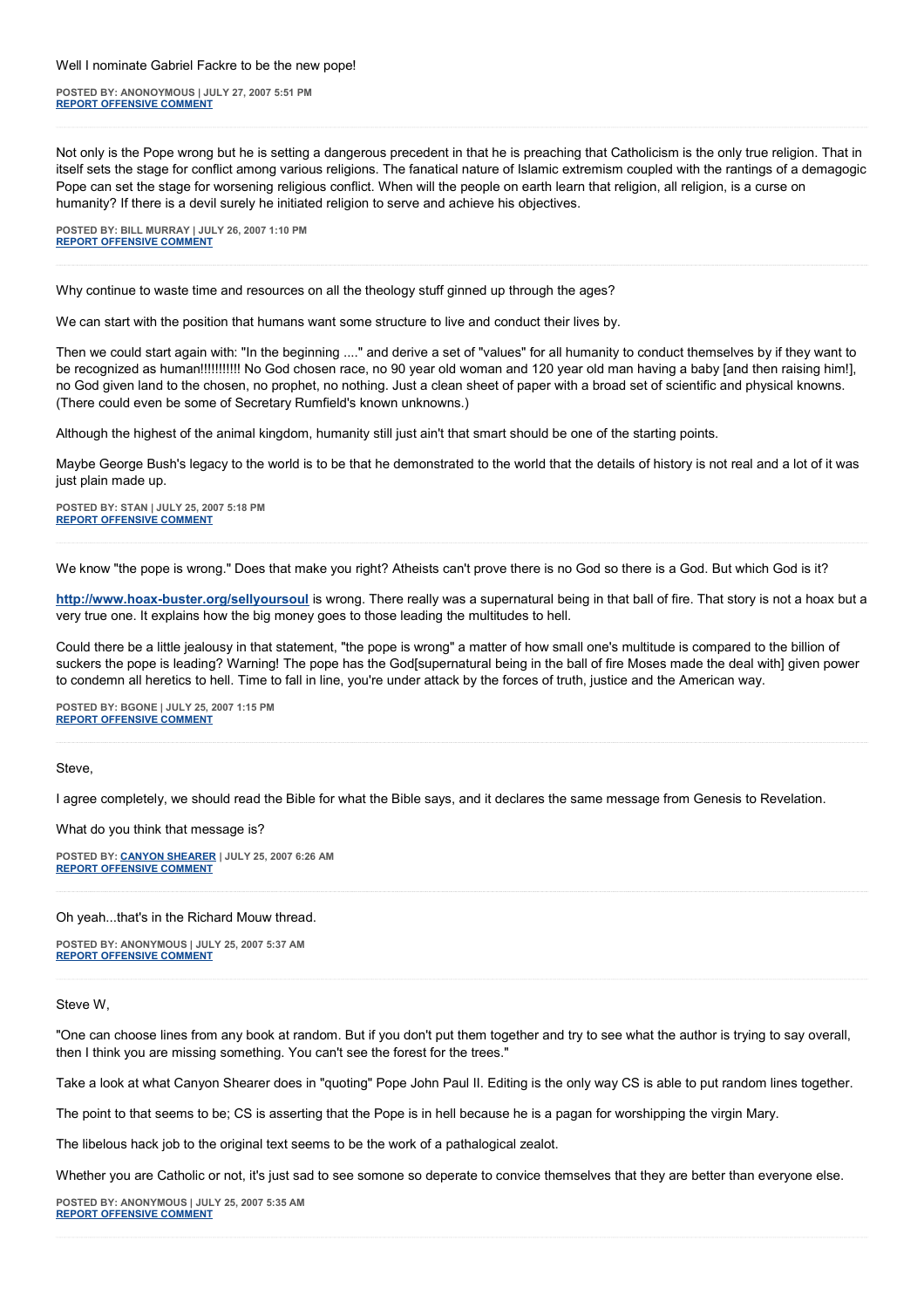'Less evil than the worst nightmare you can construe' hardly seems to me an argument for Great Compassion and Goodness.

Wacky idea, here, but instead of arguing about books and who's 'abstractly' evil, how about we all get together, look to the reality we know, and if there is tyranny, we'll deal with it together?

Someone being 'worse' doesn't mean the 'lesser evil' is \*good.\*

How bout we be people.

**POSTED BY: PAGANPLACE | JULY 24, 2007 9:10 PM [REPORT OFFENSIVE COMMENT](mailto:blogs@washingtonpost.com?subject=On%20Faith%20Panelists%20Blog%20%20%7C%20%20Paganplace%20%20%7C%20%20The%20Pope%20is%20Wrong%20%20%7C%20%201191361&body=%0D%0D%0D%0D%0D================%0D?__mode=view%26_type=comment%26id=1191361%26blog_id=618)**

# THE POPE CAN SAY WHAT HE WANTS ABOUT HIS RELIGION. WANT TO SEE SOMETHING TRULY EVIL - COMPLAIN ABOUT THIS

To Muslims the Koran is the very word of God, who spoke through the Angel Gabriel to Muhammad: "This book is not to be doubted," the Koran declares unequivocally at its beginning. Scholars and writers in Islamic countries who have ignored that warning have sometimes found themselves the target of death threats and violence, sending a chill through universities around the world.

The Hadith No. 284, The Muslim, volume one, says that any Jew or Christian, who heard of Muhammad but did not convert to Islam, and died in disbelief, would rot in hell! Thus Islam withdraws from all Jews and Christians the right to believe in their faiths, and practice them as such.

"The unbelievers of the People of the Book and the idolators shall be in the Fire of Hell therein dwelling for ever; those are the worst of creatures. But those who believe, and do righteous deeds, those are the best of creatures..." (XCVIII: The Clear Sign: 5) Here those Jews and Christians, who spurn Islam, have been lumped together with the idolators such as the Hindus, and classified as 'the worst of creatures'. Therefore the Koran commands:

"O believers, take not as your friends those of them, who were given the Book before you, and the unbelievers, who take your religion in mockery and as a sport..." (V: The Table: 60)

"The true believers say: Has not God ordered a chapter that commands the holy war" (Sura 47:22); or elsewhere: "Kill the idolaters wherever you find them, imprison them, besiege them, ambush them" (Sura 9:5); and, "Make war on unbelievers" (Sura 9:29). "When you come upon unbelievers, massacre them, tighten the bands of the captives that you will have taken. Then you will set them free, or you will release them for a ransom" (Sura 8:57).

"To Allah, there are no animals viler than those who do not believe and remain unbelievers" (Sura 8:57). That is why it is necessary to Islamize them by force and by humiliation. And those who resist Islam and its founder must be chastised, according to the Koran: "Here is the fate of those who fight Allah and his messenger: you will put them to death or you will make them suffer the torture of the cross; you will cut their hands and their feet alternately. They will be driven from the country" (Sura 5:37).

"Do not display cowardice, and do not call the infidels to peace when you are superior to them" (Sura 47:22). THIS ALLOWS THEM TO MAKE PEACE SO THAT THEY CAN MAKE WAR AGAIN LATER.

4.89": They desire that you should disbelieve as they have disbelieved, so that you might be (all) alike; therefore take not from among them friends until they fly (their homes) in Allah's way; but if they turn back, then seize them and kill them wherever you find them, and take not from among them a friend or a helper.

"4.90": Except those who reach a people between whom and you there is an alliance, or who come to you, their hearts shrinking from fighting you or fighting their own people; and if Allah had pleased, He would have given them power over you, so that they should have certainly fought you; therefore if they withdraw from you and do not fight you and offer you peace, then Allah has not given you a way against them.

"4.91": You will find others who desire that they should be safe from you and secure from their own people; as often as they are sent back to the mischief they get thrown into it headlong; therefore if they do not withdraw from you, and (do not) offer you peace and restrain their hands, then seize them and kill them wherever you find them; and against these We have given you a clear authority."

**POSTED BY: ANONYMOUS | JULY 24, 2007 8:45 PM [REPORT OFFENSIVE COMMENT](mailto:blogs@washingtonpost.com?subject=On%20Faith%20Panelists%20Blog%20%20%7C%20%20Anonymous%20%20%7C%20%20The%20Pope%20is%20Wrong%20%20%7C%20%201191325&body=%0D%0D%0D%0D%0D================%0D?__mode=view%26_type=comment%26id=1191325%26blog_id=618)**

Can't help but ask how exactly those 'glimpses of heaven on Earth' connected to exclusivist dogma, there, Steve.

**POSTED BY: PAGANPLACE | JULY 24, 2007 8:04 PM [REPORT OFFENSIVE COMMENT](mailto:blogs@washingtonpost.com?subject=On%20Faith%20Panelists%20Blog%20%20%7C%20%20Paganplace%20%20%7C%20%20The%20Pope%20is%20Wrong%20%20%7C%20%201191239&body=%0D%0D%0D%0D%0D================%0D?__mode=view%26_type=comment%26id=1191239%26blog_id=618)**

#### Canyon,

I admire your zeal. But I simply cannot abide zealots. They do not grow in holiness because as far as they are concerned there is no room for improvement. They already have the "truth", the whole "truth" and nothing but the "truth". So what is left to improve upon.

I know all the scripture you do so you need not quote it to me. The difference between how you read it and I do, it seems, is what we choose to emphasize. I choose to emphasize the unimaginable goodness of God, which Christ declared so unambiguously.

One can choose lines from any book at random. But if you don't put them together and try to see what the author is trying to say overall, then I think you are missing something. You can't see the forest for the trees.

As for being saved and going to heaven, I would never put myself in God's place to say. But I have caught glimpses of heaven on earth and that's all I've needed to keep me going so far.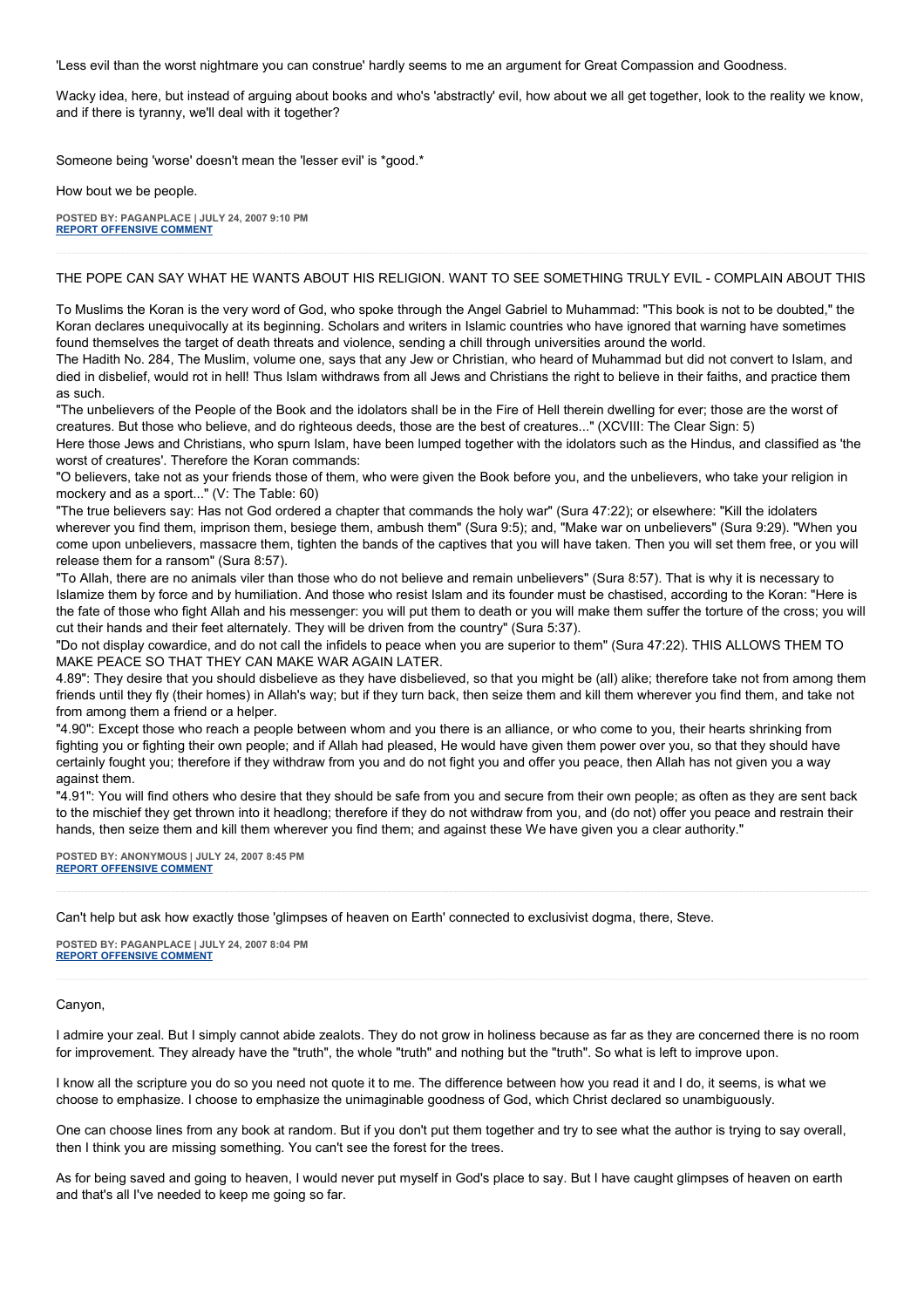Still wondering, Bgone, ... is your fear of Hell here rhetorical, theological, psychological, what?

**POSTED BY: PAGANPLACE | JULY 24, 2007 7:09 PM [REPORT OFFENSIVE COMMENT](mailto:blogs@washingtonpost.com?subject=On%20Faith%20Panelists%20Blog%20%20%7C%20%20Paganplace%20%20%7C%20%20The%20Pope%20is%20Wrong%20%20%7C%20%201191167&body=%0D%0D%0D%0D%0D================%0D?__mode=view%26_type=comment%26id=1191167%26blog_id=618)**

#### Canyon Shearer:

We must guard against the possibility of inadvertently violating the first commandment. As we do all those things to discover God's will having a little devil sneak into our definition of God is all too real. Purify but be careful about assigning attributes to God for that makes God an image. Be that image only in the mind it is still forbidden by the first commandment. Images of God and Devil, both supernatural beings that are usually invisible are easy to confuse. Is that not so Canyon?

Wouldn't it be a shame to end up in hell after going through the hell of pleasing God only to find out we have misidentified God and are actually doing Devil's desires, not God's?

**POSTED BY: BGONE | JULY 24, 2007 6:07 PM [REPORT OFFENSIVE COMMENT](mailto:blogs@washingtonpost.com?subject=On%20Faith%20Panelists%20Blog%20%20%7C%20%20BGone%20%20%7C%20%20The%20Pope%20is%20Wrong%20%20%7C%20%201191090&body=%0D%0D%0D%0D%0D================%0D?__mode=view%26_type=comment%26id=1191090%26blog_id=618)**

""That church" I said, not "the Church." Reinforcing the encyclical Dominus Jesus, Benedict XVI has repeated the denial of the word "church" to all the other churches. But subtraction is sectarian, and this medieval move of pulling up the drawbridges around the Roman Church is a cancellation of ecumenicity."

Well, can't you see? They're just trying to preserve the 'sanctity of the word church.'

What right have you to expect equal treatment?

After all, you could call yourself something else, like, 'somewhat religiouslike community,' with all the same legal rights, if no one decides to interpret the laws favoring churches otherwise...

...there's no bigotry there, ..separate but equal. Fair, right?

Wouldn't want the dignity of \*The\* Church somehow diminished by other people having one, would you.

After all, if you just called \*anything\* a Church cause you wanted to, why, animals and sports hooligans could call what they do 'Churches,' and it's be chaos...

I'm sure you understand.

After all, this is consistent with certain Christian demonimations' opinions on other matters.

**POSTED BY: PAGANPLACE | JULY 24, 2007 3:00 PM [REPORT OFFENSIVE COMMENT](mailto:blogs@washingtonpost.com?subject=On%20Faith%20Panelists%20Blog%20%20%7C%20%20Paganplace%20%20%7C%20%20The%20Pope%20is%20Wrong%20%20%7C%20%201190726&body=%0D%0D%0D%0D%0D================%0D?__mode=view%26_type=comment%26id=1190726%26blog_id=618)**

**Steve** 

I'm not sure what your post means...I usually feel compelled to read and understand someones post before I reply to it; I wish you'd do the same.

In which sense did you determine that I am not compelled towards growing in holiness?

"I appeal to you therefore, brethren, by the mercies of God, to present your bodies as a living sacrifice, holy and acceptable to God, which is your spiritual worship. Do not be conformed to this world, but be transformed by the renewal of your mind, that by testing you may discern what is the will of God, what is good and acceptable and perfect." - Romans 12:1-2

See also Romans 12:9-21

With which idolatrous lens should I take another look at the cross with? There are very few ways of looking at it. We were appointed our time on the cross; our sins had condemned us. Instead of us dying and going to Hell Christ took hell and died for us; in that while we were yet sinners, Christ loved us, and gave Himself for us. He lived a perfect life and faced a sinners judgment so we can live a sinners life and face a righteous judgment.

We could argue this all day, but the important question is; are you saved? If you died tonight would you go to Heaven?

**POSTED BY: [CANYON SHEARER](http://trustobey.blogspot.com/) | JULY 23, 2007 4:07 PM [REPORT OFFENSIVE COMMENT](mailto:blogs@washingtonpost.com?subject=On%20Faith%20Panelists%20Blog%20%20%7C%20%20Canyon%20Shearer%20%20%7C%20%20The%20Pope%20is%20Wrong%20%20%7C%20%201188287&body=%0D%0D%0D%0D%0D================%0D?__mode=view%26_type=comment%26id=1188287%26blog_id=618)**

.....Recalling its resolution 1904 (XVIII) of 20 November 1963, proclaiming the United Nations Declaration on the Elimination of All Forms of Racial Discrimination, and in particular its affirmation that **"any doctrine of racial differentiation or superiority is scientifically false, morally condemnable, socially unjust and dangerous" and its expression of alarm at "the manifestations of racial discrimination**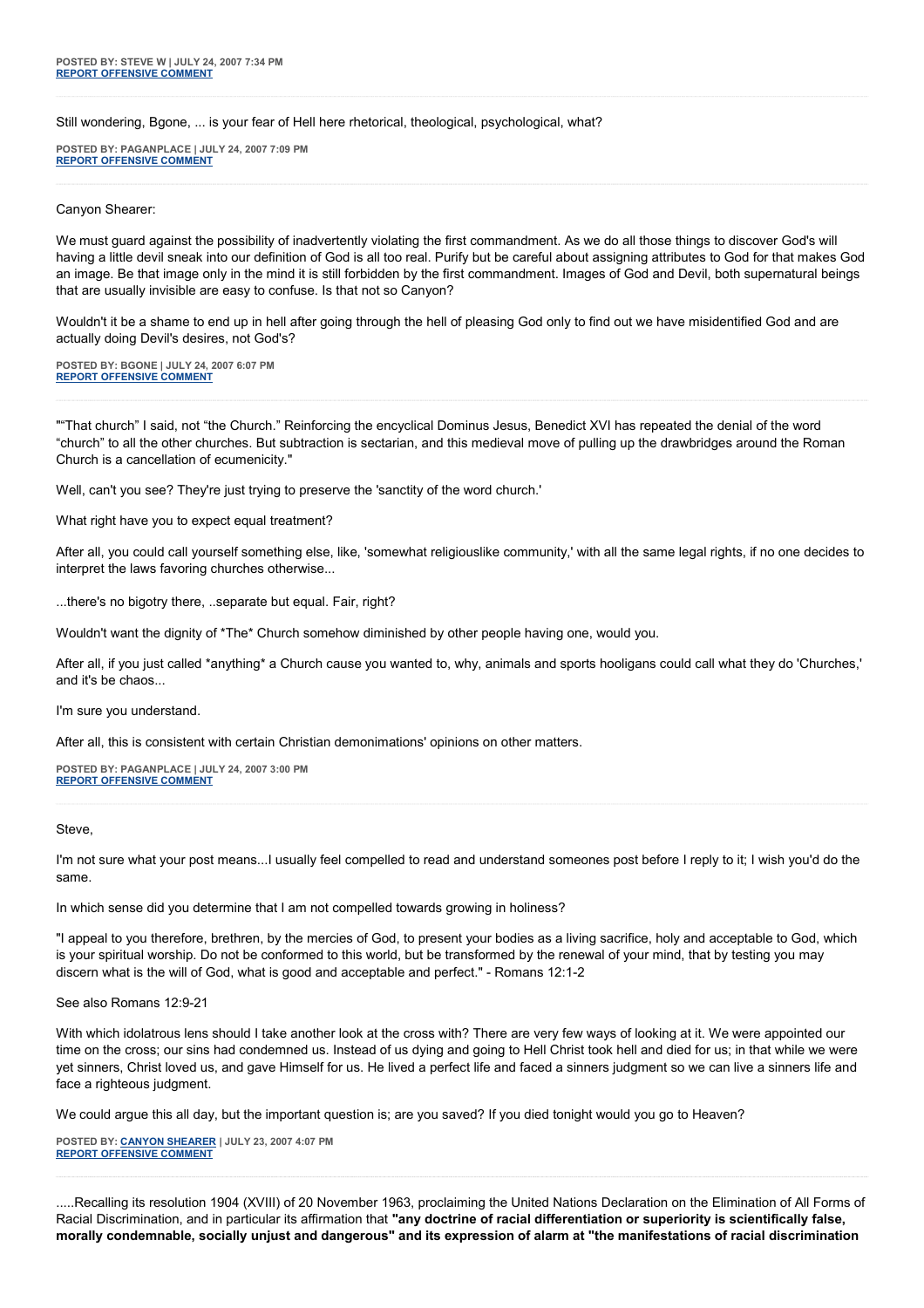**still in evidence in some areas of the world, some of which are imposed by certain Governments by means of lesislative, administrative or other measures".**

Recalling also that, in its resolution 3151G (XXVIII) of 14 December 1973, **the General Assembly condemned, inter alia, the unholy alliance between South African racism and zionism,**

Geee, and Israel wonders why anyone paying attention can see their apartheid treatment of palestinians!

Taking note of the Declaration of Mexico on the Equality of Women and Their Contribution to Development and Peace, 1975, proclaimed by the World Conference of the International Women's Year, held at Mexico City from 19 June to 2 July 1975, which promulgated the principle that**"international co-operation and peace require the achievement of national liberation and independence, the elimination of colonialism and neo-colonialism, foreign occupation, zionism, apartheid**

**and racial discrimination in all its forms, as well as the recognition of the dignity of peoples and their right to self-determination",** Taking note also of resolution 77 (XII) adopted by the Assembly of Heads of State and Government of the Organization of African Unity at its twelfth ordinary session, held at Kampala from 28 July to 1 August 1975, which considered **"that the racist regime in occupied Palestine and the racist regimes in Zimbabwe and South Africa have a common imperialist origin, forming a whole and having the same racist structure and being organically linked in their policy aimed at repression of the dignity and integrity of the human being",**

Taking note also of the Political Declaration and Strategy to Strengthen International Peace and Security and to Intensify Solidarity and Mutual Assistance among Non-Aligned Countires, adopted at the Conference of Ministers for Foreign Affairs of Non-Aligned Countries held at Lima from 25 to 30 August 1975, **which most severely condemned zionism as a threat to world peace and security and called upon all countries to oppose the racist and imperialist ideology, Determines that zionism is a form of racism and racial discrimination.**

2400th plenary meeting 10 November 1975

**[1975 UN Resolution 3379](http://daccessdds.un.org/doc/RESOLUTION/GEN/NR0/000/92/IMG/NR000092.pdf?OpenElement)**

**POSTED BY: ANONYMOUS | JULY 23, 2007 2:55 PM [REPORT OFFENSIVE COMMENT](mailto:blogs@washingtonpost.com?subject=On%20Faith%20Panelists%20Blog%20%20%7C%20%20Anonymous%20%20%7C%20%20The%20Pope%20is%20Wrong%20%20%7C%20%201188128&body=%0D%0D%0D%0D%0D================%0D?__mode=view%26_type=comment%26id=1188128%26blog_id=618)**

"...upon this rock I will build my CHURCH."

Do you see an S after CHURCH? Now the pope has been "kinder and gentler" as advised by GHW Bush with you describing your gang as a "faith family" an appropriate designation corresponding to mafia organization, specifically families.

Lucky for you the Bible from which his holiness gets his license to steal is a proved hoax so the sentence, should it come and it's no doubt coming is not valid. Phew is in order. There is another problem however.

**<http://www.hoax-buster.org/sellyoursoul>** says with authority that, in the event you wish to "faith" the Bible, interpret it, the Bible is actually the word of Devil, inspired by the desire to sin and have sins forgiven. The Devil is very quick to say "your sins are forgiven." And He, Devil just loves to hear that you crucified the son of God, well, a beneficiary anyhow.

Good luck and God or the supernatural being of you choice bless and keep you.

**POSTED BY: BGONE | JULY 23, 2007 12:50 PM [REPORT OFFENSIVE COMMENT](mailto:blogs@washingtonpost.com?subject=On%20Faith%20Panelists%20Blog%20%20%7C%20%20BGone%20%20%7C%20%20The%20Pope%20is%20Wrong%20%20%7C%20%201187789&body=%0D%0D%0D%0D%0D================%0D?__mode=view%26_type=comment%26id=1187789%26blog_id=618)**

"The Pope is Wrong" I knew. Now when are you going to get the story straight? I've verified to my satisfaction that Devil is behind both of you. That explains the chaos. Hell is a chaotic place or did somebody get that wring too.

Lookout!!!!

MATTHEW 16 - 15He saith unto them, But whom say ye that I am?

16And Simon Peter answered and said, Thou art the Christ, the Son of the living God.

17And Jesus answered and said unto him, Blessed art thou, Simon Barjona: for flesh and blood hath not revealed it unto thee, but my Father which is in heaven.

18And I say also unto thee, That thou art Peter, and upon this rock I will build my church; and the gates of hell shall not prevail against it.

19And I will give unto thee the keys of the kingdom of heaven: and whatsoever thou shalt bind on earth shall be bound in heaven: and whatsoever thou shalt loose on earth shall be loosed in heaven.

-----------------

The above give his holiness the power to sentence you to hell. A word to the wise....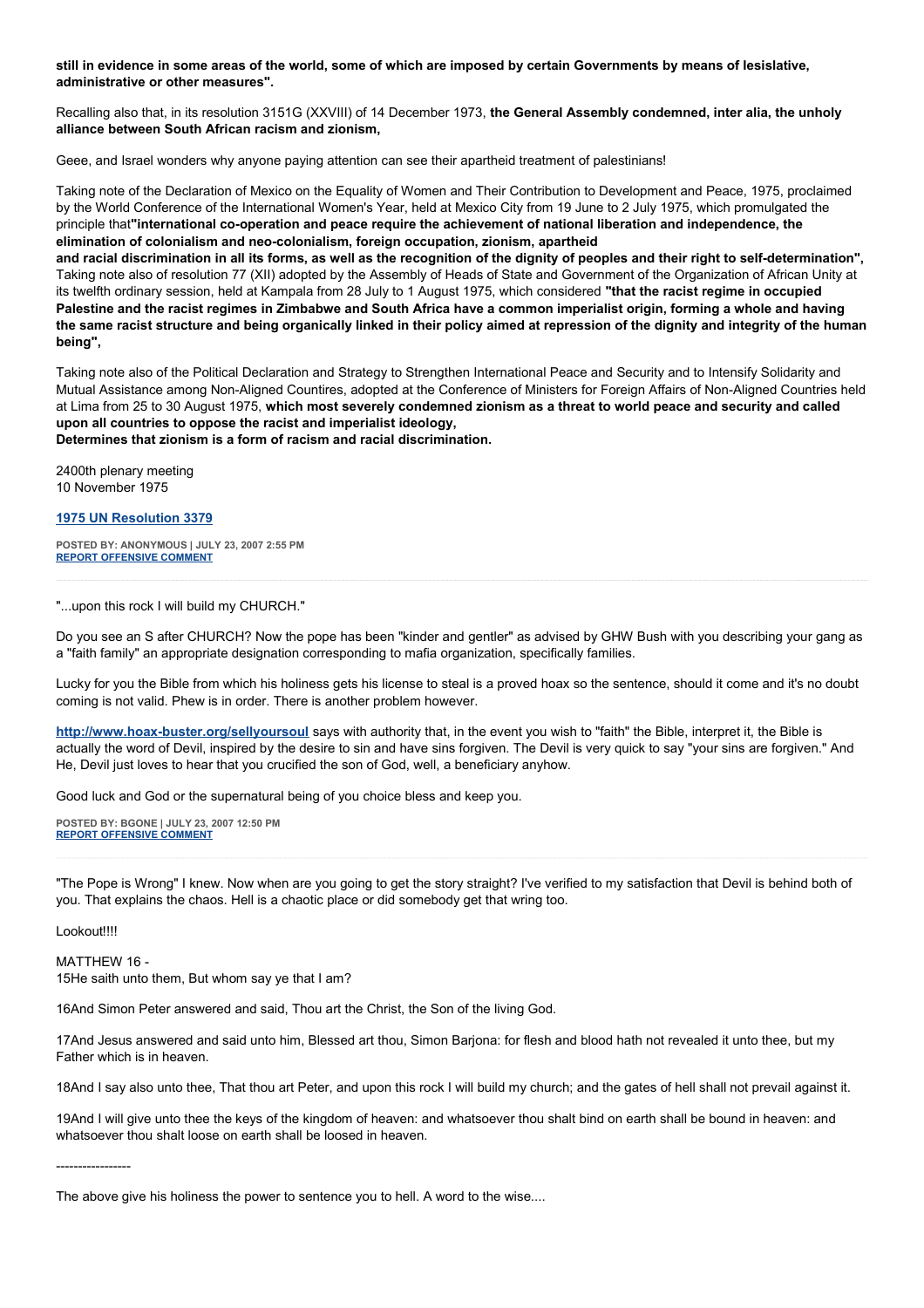To Canyon,

So I gather your beliefs don't compel you to try to be a better person. In that you may be succeeding.

Take another look at the cross, my friend. You'll see someone in pain, suffering there. Don't add to the pain by being a pain.

**POSTED BY: STEVE W | JULY 23, 2007 10:39 AM [REPORT OFFENSIVE COMMENT](mailto:blogs@washingtonpost.com?subject=On%20Faith%20Panelists%20Blog%20%20%7C%20%20Steve%20W%20%20%7C%20%20The%20Pope%20is%20Wrong%20%20%7C%20%201187522&body=%0D%0D%0D%0D%0D================%0D?__mode=view%26_type=comment%26id=1187522%26blog_id=618)**

Steve, like most Catholics, and lost persons, you make wide sweeping statements "assuming" that that is what God wants. That is breaking the 2nd Commandment and it is a very serious sin.

Lets take a look at the Bible, Paul says "For Jews demand signs and Greeks seek wisdom, but we preach Christ crucified, a stumbling block to Jews and folly to Gentiles." 1 Cor 1:22-23

Then later in his ministry he calls preaching, "The offense of the cross." (Gal 5:11)

The Cross is offensive, it attacks your self-righteousness, sets your conscience ablaze, and demands that you repent or perish.

In order to rescue your soul from the doom of Hell, your God had to subject Himself to the broken and diseased world of earth, a perfect example of faith, obedience, righteousness and love; but His pointing out of faults was so offensive to the Pharisees that they KILLED Him for it.

God takes sin very seriously, He counts lust as adultery (Matt 5:28), hatred as murder (1 John 3:15), lying lips are an abomination (Prov 12:22), and all of these will be thrown into the lake of fire. (Rev 21:8)

Your sin was placed upon Christ at the Cross, He bore your burden in love, He had no burden to carry Himself and did it solely so we could be rectified and God could be glorified. By me preaching to you that Christ carried your sin to the Cross, then that implies that you have sin, and not only so, but a great deal of it. Christ paid for your sin in His own life's blood.

Repent of your sins, cease your transgressions, apologize to God for wrongdoing, and turn towards righteousness, and then place your full trust in the atoning work of Christ on the Cross. If you do these things, God will forgive you, your sinful heart will be replaced with a new heart, and you will be reborn into the family of God. Not because you are a good person, but because you are a bad persons whose sins have already been to the Cross, and you have been forgiven by a good God.

**POSTED BY: [CANYON SHEARER](http://trustobey.blogspot.com/) | JULY 23, 2007 3:17 AM [REPORT OFFENSIVE COMMENT](mailto:blogs@washingtonpost.com?subject=On%20Faith%20Panelists%20Blog%20%20%7C%20%20Canyon%20Shearer%20%20%7C%20%20The%20Pope%20is%20Wrong%20%20%7C%20%201186847&body=%0D%0D%0D%0D%0D================%0D?__mode=view%26_type=comment%26id=1186847%26blog_id=618)**

A big Amen to Tom Powell's post from a Catholic.

How about we cut to the chase and say that if the goal of religion is to make people better in God's eyes, saying things in ways that offend other people must surely be a sin. Sure most of humanity is small minded that way, but I don't want to hear it from the Pope. He's supposed to be special. JP2 was.

**POSTED BY: STEVE W | JULY 23, 2007 1:02 AM [REPORT OFFENSIVE COMMENT](mailto:blogs@washingtonpost.com?subject=On%20Faith%20Panelists%20Blog%20%20%7C%20%20Steve%20W%20%20%7C%20%20The%20Pope%20is%20Wrong%20%20%7C%20%201186701&body=%0D%0D%0D%0D%0D================%0D?__mode=view%26_type=comment%26id=1186701%26blog_id=618)**

The world is in for an all out religious war unless religious leaders can come together and agree to be less sectarian in their theologies and teachings, to be more tolerant of other religions, and to impress upon their followers to do the same. This country's strong suit is its freedoms: speech, press, and the freedom of religion. Let's be a model for the world, a real shining light.

**POSTED BY: TOM POWELL | JULY 22, 2007 11:51 PM [REPORT OFFENSIVE COMMENT](mailto:blogs@washingtonpost.com?subject=On%20Faith%20Panelists%20Blog%20%20%7C%20%20tom%20powell%20%20%7C%20%20The%20Pope%20is%20Wrong%20%20%7C%20%201186616&body=%0D%0D%0D%0D%0D================%0D?__mode=view%26_type=comment%26id=1186616%26blog_id=618)**

Readers and conspiracy theorists:

Due to technical difficulties, a number of comments on this particular blog post were inadvertently deleted Friday. We apologize for the problem.

David Waters Producer, "On Faith"

**POSTED BY: DAVID WATERS | JULY 22, 2007 3:27 PM [REPORT OFFENSIVE COMMENT](mailto:blogs@washingtonpost.com?subject=On%20Faith%20Panelists%20Blog%20%20%7C%20%20David%20Waters%20%20%7C%20%20The%20Pope%20is%20Wrong%20%20%7C%20%201185719&body=%0D%0D%0D%0D%0D================%0D?__mode=view%26_type=comment%26id=1185719%26blog_id=618)**

Throw a rock into a pack of dogs, the one that yelps is the one that got hit...